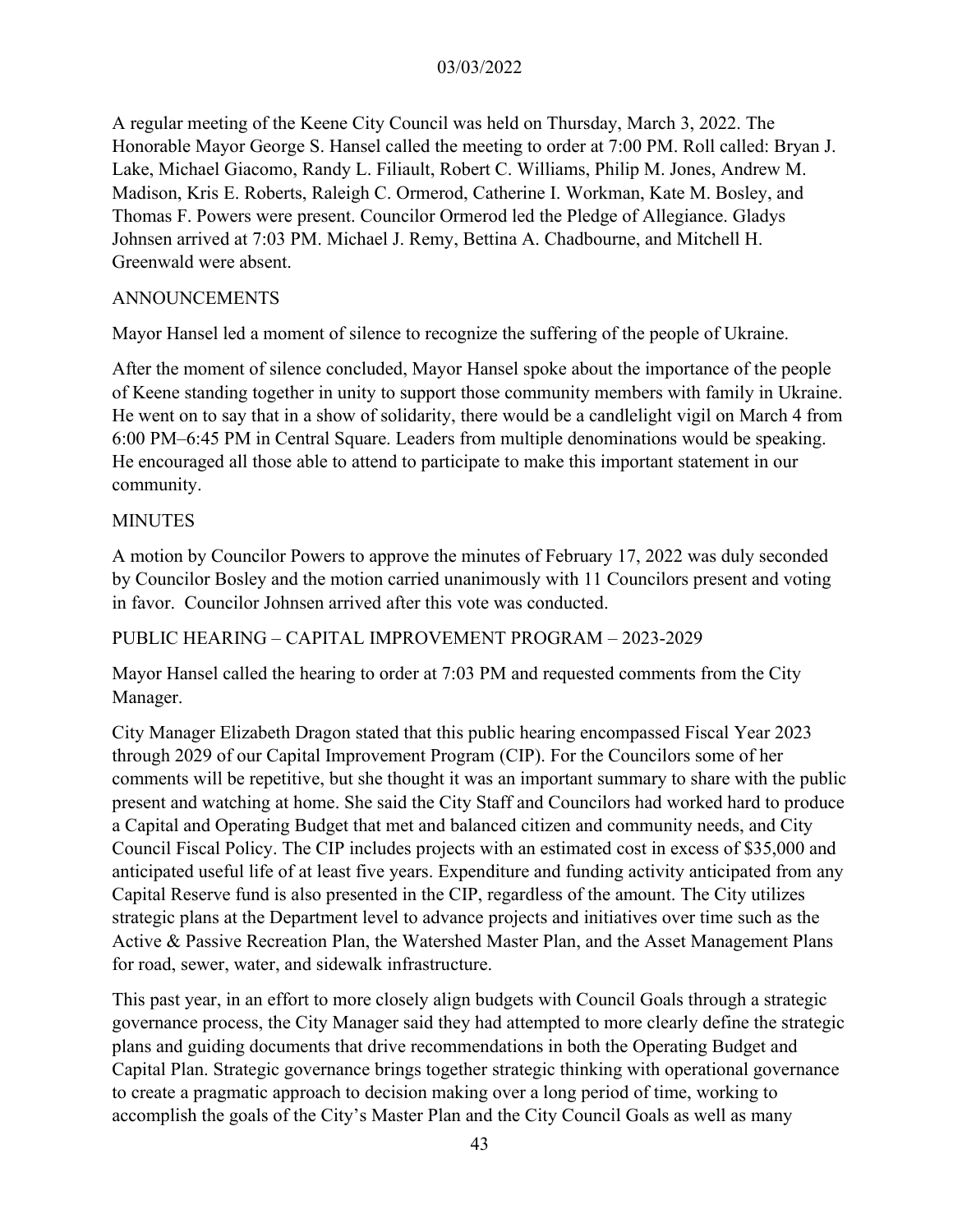smaller departmental level plans. Implementation of those plans occurs incrementally over time, often spanning several years and therefore several budgets. In recent years, the priorities expressed by the community, the City Council, and the Comprehensive Master Plan clearly show an emphasis on City road and bridge systems, flood control, support for public safety services, and other initiatives like the library, parks, and facilities. This past year, the message was clearly received that sidewalk infrastructure deserves the same level of planning for improvements. To that end, Staff created a Sidewalk Infrastructure Asset Management Plan, which was reviewed by the Council and has been incorporated in this CIP document.

The City Manager said that City Staff had been careful to see that all newly identified projects deemed important to realizing the goals and objectives of the City of Keene were incorporated into this plan. Two years ago, Fiscal Policy changes included language about using unanticipated and unrestricted revenues to help advance budgetary policies related to bond debt and capital outlay. Again this year, proposals were put forward in the CIP to do just that in an effort to reduce debt and interest expense. This Plan also moves closer to level funding the use of current revenues and capital reserve appropriations each year of the Plan. This number directly effects the budget each year; it is the net of debt issuance, capital reserves being used, grants or other funding sources to fund projects.

The City Manager stated that the CIP reflects the continuance of the philosophy of seeking opportunities for strategic investments that leverage other resources and partnerships to advance the goals of the City's Master Plan, as reflected in the Library Campus project, the Bike Park, the proposed Skate Park, and the prospective Dog Park projects. Through engagement with residents, employers, non-profit organizations, social service agencies, and other governmental partners and community groups, we collectively advance the City Council priorities.

New for the Fiscal Years 2023–2029 Capital Plan is the introduction of project types. As projects requests are developed and project worksheets created, each project is assigned a category type of either a project or a program. A project could be a single item purchased or a one-time multiphase project like the Ashuelot River Dam Repair or Removal projects, which is both a design phase and has implementation and construction phases as well. A program is one that is reoccurring and ongoing, often tied to Asset Management Plans and may include regular expenditures and appropriations. Road preservation and rehabilitation, sidewalks asset management, and sewer manhole linings are just a few examples of programs in the Capital Plan.

One of the future initiatives included in the Plan are the new Robinhood Park Improvement Project that focuses on the infrastructure of the entire park, which has aged significantly and focuses on a pool built on the banks of a reservoir that had reached its useful life. She said that this eastside park offers a variety of recreational activities, though weather and climate change have taken a toll on the natural feature of the park. Keeping in line with the Active & Passive Recreation Management Plan, which was used for both the Wheelock and the Pat Russell Parks, the community will have the opportunity to share their ideas and concepts. Engaging the community in the concept and design phase in FY-23 will strengthen the connection between the neighborhood, while promoting a sustainable and climate resilient park for today, tomorrow, and the future.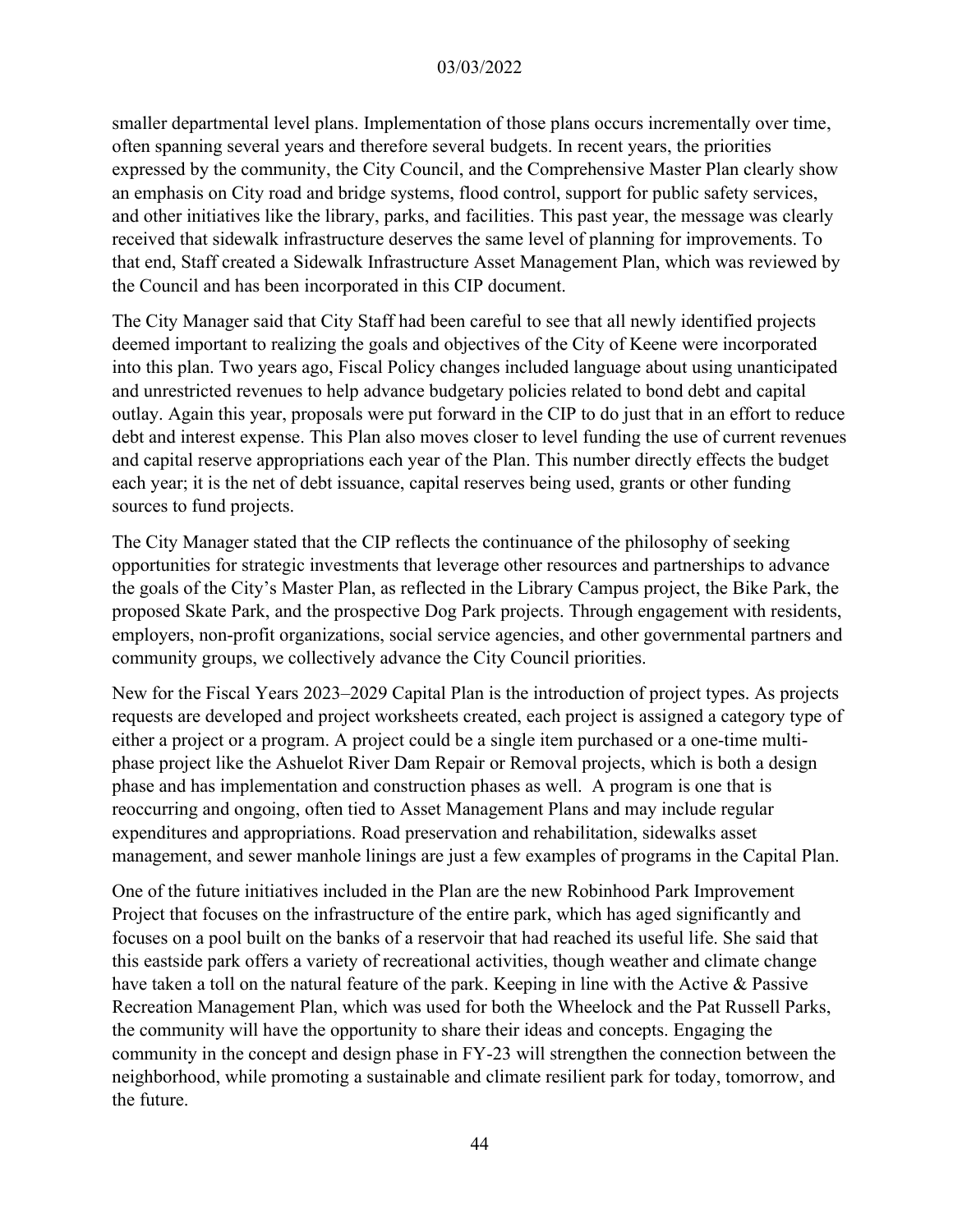The City of Keene was recently awarded a NH Department of Transportation Alternative Program (TAP) grant for street and safety improvements in FY-23 along Marlboro Street. This will allow the City to expand the original scope of crosswalk improvements, painted bike lanes, and connection to the Cheshire Rail Trail to include extra safety measures, sidewalk reconstruction, lighting, and an asphalt overlay on Marlboro Street from Main Street to Eastern Avenue. Design and construction of the next multi-phase project is ongoing with the development of the Cheshire Rail Trail System, scheduled to begin in FY-23, dependent on grant funding. While putting the plan together the City Manager was notified that the project was recommended for Congressional Direct Spending, though those funds have not materialized, and the timing of this project is still in flux.

The downtown and infrastructure improvement project is in the early stages with preliminary design beginning this year. The project's focus is on replacement and upgrade of the 120-year-old infrastructure on Central Square, Main Street from West Street, Roxbury Street to Water Street, and side streets including Lamson Street, Church Street, Railroad Street to 93<sup>rd</sup>, and Gilbo Avenue. Outside of the scope of the CIP are the long-awaited improvements to West Street, with planning and design beginning FY-32. The addition of the West Street corridor improvement project to the NH DOT 10-year plan will allow the City the opportunity to update the water and sewer infrastructure at the same time.

In 2013, the City accepted a Facility Asset Inventory Report from the EMG Corporation, which included nearly all City facilities and is used in the long-term Capital Planning. Many projects have been completed since the report was first issued, such as the Library Annex and the new boilers at City Hall; some are included in this CIP, such as the Parks and Cemeteries Operations building. But the report is nearly 10 years old, and updates are needed to make adjustments in managing future CIP development and projects.

The Wastewater Treatment Plant recently received a draft update on the renewal of the discharge permit from EPA. To meet the permit requirements, modifications to the Plant will be necessary to reduce the permissible levels of aluminum in the plant's effluent. The nature and cost are unknown at this time and it is anticipated that this project will be included in the FY-25 to FY-31 Capital Plan.

After this public hearing, the City Manager said that the CIP would go back to the Finance, Organization, & Personnel Committee for a final review before coming back to Council for a vote on March 17. This document is a plan that is then incorporated into the Operating Budget. The decision to actually appropriate or allocate for the first year of this plan is made by the Council during the Council during the May–June timeframe.

Mayor Hansel opened the hearing to public comment and welcomed general comments before those on the specific sections of the CIP. There were no general comments. Following no comments on the Capital Reserve Funding section for large capital expenses in various Departments (pp. 16–25), there was a public comment on the Community Services section (pp. 30–47).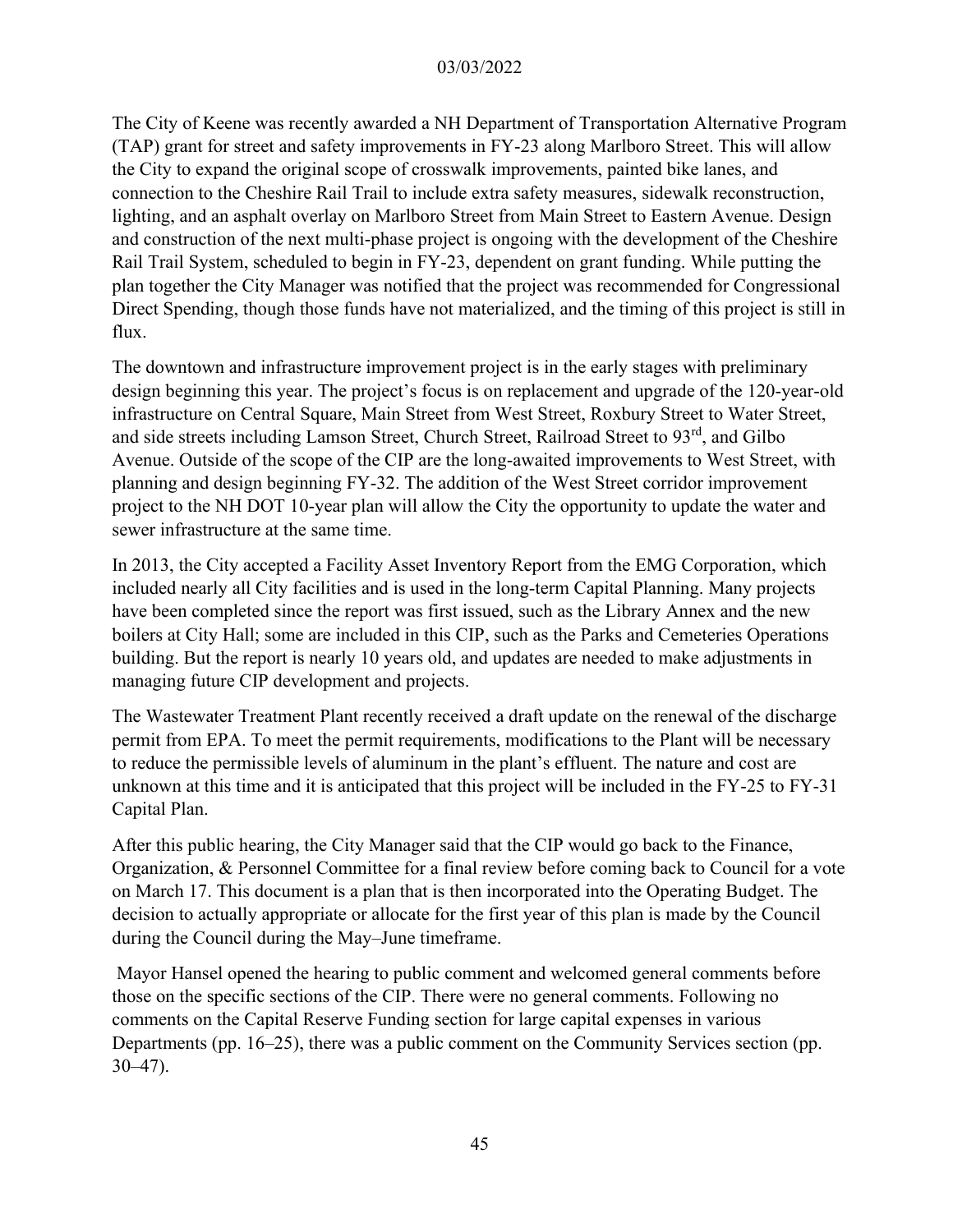Mayor Hansel recognized Drew Bryenton of 30 Nelson Street, who spoke as Chair of the Bicycle/Pedestrian Path Advisory Committee (BPPAC). Mr. Bryenton stated that BPPAC supports and encourages the City Council to support the following projects listed in the CIP: the open space trails program on page 41, repaving Apple Way in Fiscal Year 2024, the Transportation Heritage Trail program on page 43 (this is the highest priority project that BPPAC is tracking, and they support all parts of the project, and the Marlboro Street connector project on page 40, 80% of which is funded already a NH Department of Transportation TAP grant.

Mayor Hansel continued his department by department review of the CIP. There were no public comments on the Internal Support section, on software upgrades and facilities projects related to roofs (pp. 52–63).

There was one public comment on the Infrastructure (pp.69–103) section, including Public Works projects and the perimeter fence project at the Airport. Mr. Bryenton spoke again on behalf of the Bicycle/Pedestrian Path Advisory Committee. He commented on the sidewalk asset management program, stating that BPPAC supports the investment in pedestrian infrastructure and setting aside funds in the CIP to do so represents a good step forward. He said that walkability is an important reason why many people choose to live in Keene, including older adults, families with kids, young professionals, and others. Investments in our sidewalks is important for maintaining this highly marketable feature in our City. He said the City investment in pedestrian infrastructure is also critical for him. He cited the City's stated goal of sourcing all transportation related energy from renewable resources by 2050. He questioned what power source is more sustainable than people power? To encourage walking, sidewalks need to be maintained in good working order.

There were no comments on the following funds: Parking, Solid Waste, Sewer, Water, and Equipment funds. There were no further general comments on the CIP.

Hearing no further business, Mayor Hansel closed the public hearing at 7:18 PM. Written public comments would be accepted until 1:00 PM on Tuesday, March 8. Written comments must be signed and submitted to the City Clerk by that date and time to be included in the record.

atrai C A true record, attest:

City Clerk

#### CONFIRMATION

A motion by Councilor Powers to confirm the nomination of Linsey Edmunds to the Energy and Climate Committee, with a term to expire December 31, 2023 was duly seconded by Councilor Bosley. Councilor Ormerod expressed his support for this nomination. He continued highlighting the Energy and Climate Committee. However, he said that the Committee was unable to meet in January and at least one other time due to lack of membership, including alternates. He urged his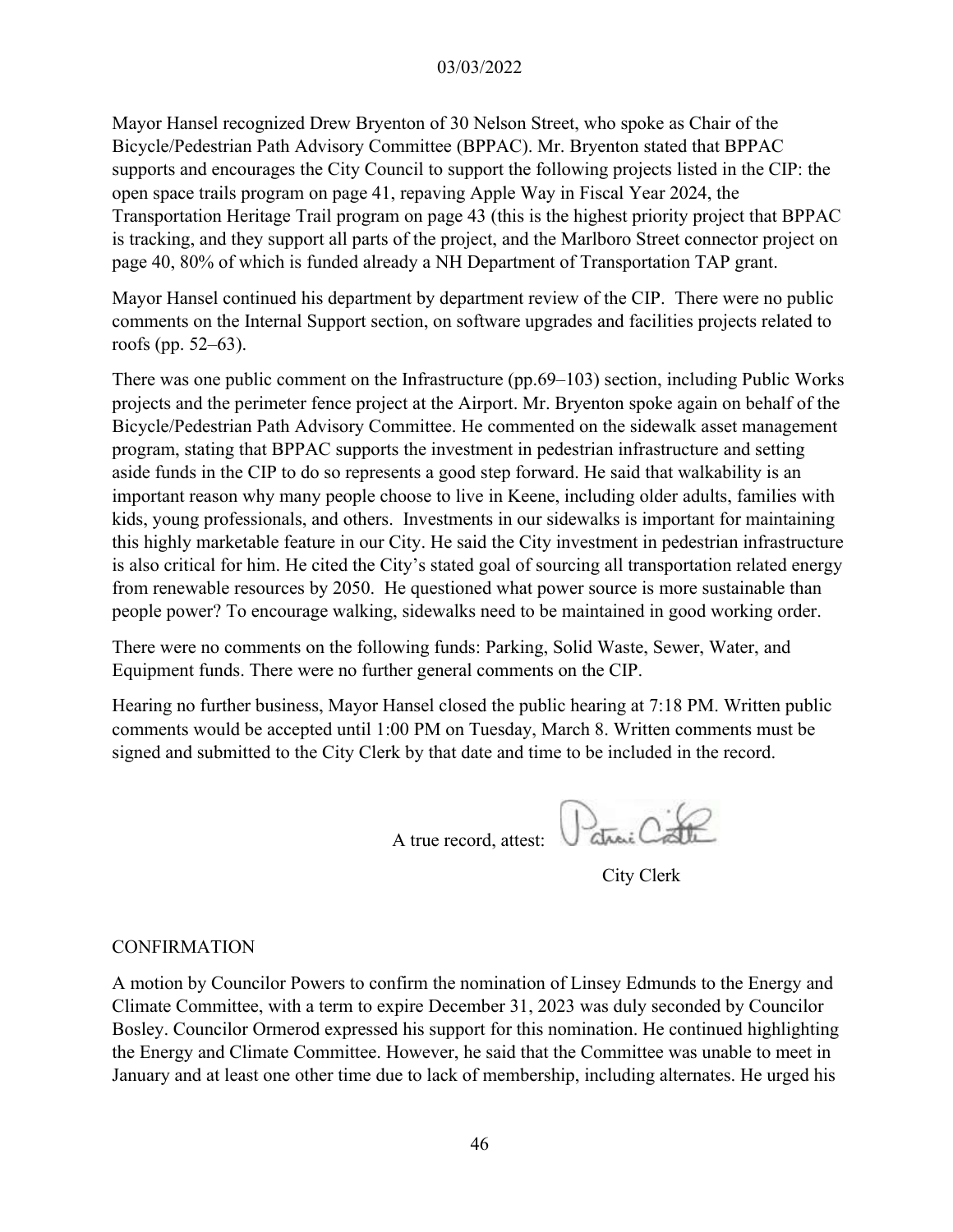fellow Councilors to recruit community members for the Committee, which has four sub-task groups doing a lot of important work.

The motion carried unanimously on a roll call vote with 12 Councilors present and voting in favor. Councilors Remy, Chadbourne, and Greenwald were absent.

COMMUNICATION – DANE D'ARCANGELO/EVERSOURCE ENERGY – REQUESTING PERMISSION TO REMOVE TREES ON SCENIC ROADS

A communication was received from Dana D'Arcangelo of Eversource Energy, requesting that a joint public hearing be scheduled with the Conservation Commission regarding their request to remove trees on various scenic roads in the City, which include Concord Road, Concord Hill Road, Moore Farm Road, and Nims Road. Mayor Hansel referred the communication to the Municipal Services, Facilities, & Infrastructure Committee and scheduled a joint public hearing with the Conservation Commission for April 7, 2022.

COMMUNICATION – EDWARD COPPOLA – EXPRESSING HIS CONCERN OVER LOCAL WILDLIFE AND ASKING THAT THE CITY COUNCIL CONSIDER MEASURES TO MINIMIZE THE NUMBER OF BIRDS AND SMALL ANIMALS THAT DOMESTIC CATS KILL WITH THEIR FREE-RANGE HUNTING HABITS

A communication was received from Edward Coppola, requesting that the City Council consider the following measures to minimize the number of birds and small animals that domestic cats kill—such as the licensing of cats, taking steps to control cats from wandering onto other private landowners' yards; requiring that cat owners provide bells or multi-colored "scarves" to alert wildlife of the presence of a cat and advising property owners of their rights regarding cats hunting on their property. Mayor Hansel referred the communication to the Municipal Services, Facilities, & Infrastructure Committee.

# MSFI REPORT – HARRIS CENTER FOR CONSERVATION EDUCATION – REQUEST TO TEMPORARILY CLOSE JORDAN ROAD FOR UP TO SIX NIGHTS IN MARCH AND APRIL – MIGRATING AMPHIBIANS

Municipal Services, Facilities, & Infrastructure Committee report read recommending that the City Council authorize the closing of Jordan Road from Concord Road to Peg Shop Road for up to six nights in March and April that are coordinated with City staff when conditions are favorable for amphibian migration. City staff may cancel the closure and/or reopen the road at any time if deemed necessary for the convenience and safety of the public. Further, future requests for the closing of Jordan Road for amphibian migration are administratively handled by the City Manager. A motion by Councilor Filiault to carry out the intent of the Committee report was duly seconded by Councilor Williams. The motion carried unanimously with 12 Councilors present and voting in favor.

# FOP REPORT – NEW HAMPSHIRE DEPARTMENT OF JUSTICE GRANT ACCEPTANCE – FIRE DEPARTMENT

Finance, Organization, & Personnel Committee report read recommending to the full City Council the acceptance of the New Hampshire Department of Justice Grant awarded to the Keene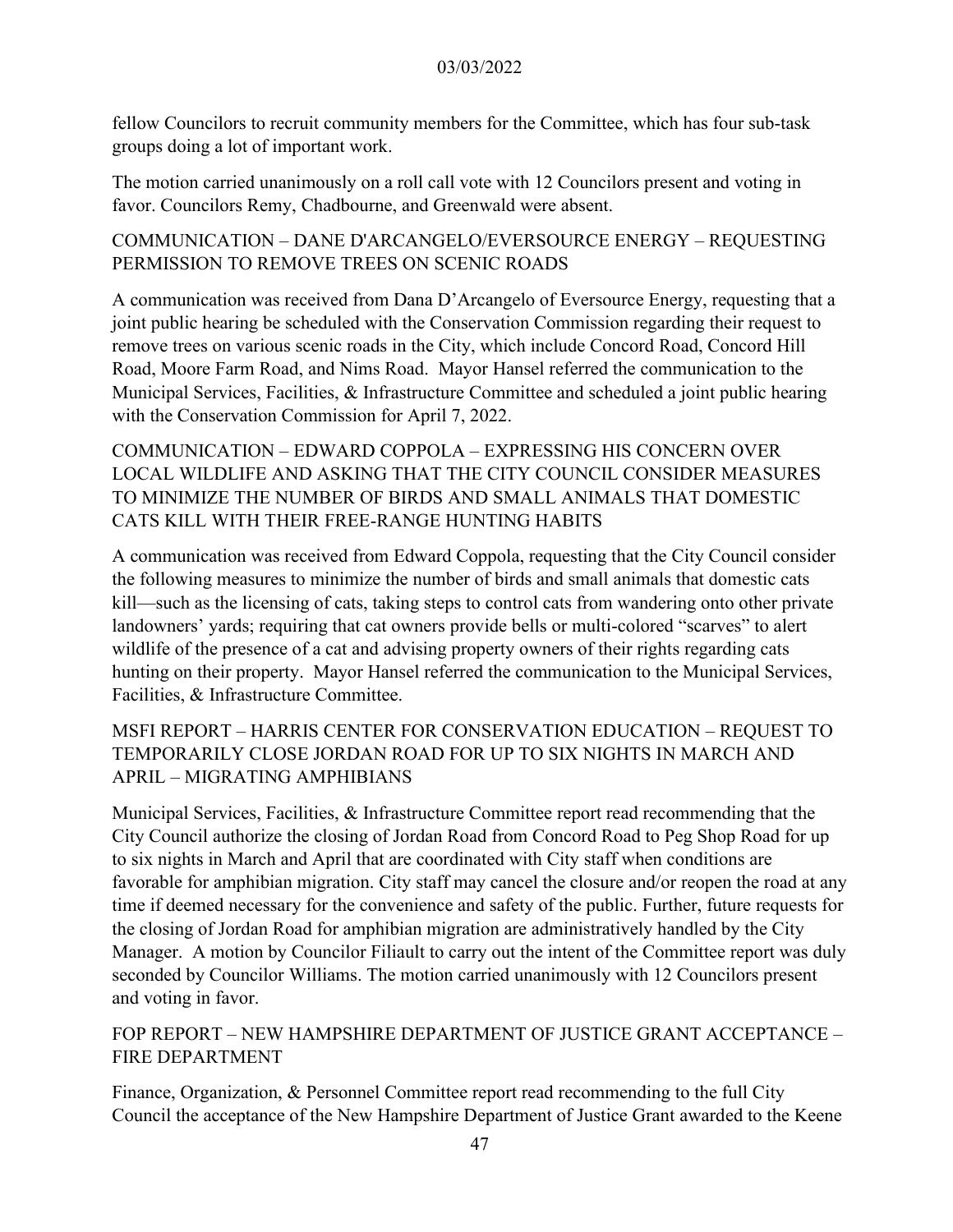Fire Department totaling \$84,425 and to allow the City Manager to do all things necessary for the acceptance and execution of the grant. A motion by Councilor Powers to carry out the intent of the Committee report was duly seconded by Councilor Madison. The motion carried unanimously with 12 Councilors present and voting in favor.

# FOP REPORT – DOWNTOWN INFRASTRUCTURE IMPROVEMENTS AND RECONSTRUCTION PROJECT – CONSULTANT SELECTION – PUBLIC WORKS DEPARTMENT

Finance, Organization, & Personnel Committee report read recommending that the City Manager be authorized to do all things necessary to negotiate and execute professional service contracts for engineering, technical, and construction services with Stantec Consulting Services, Inc. for the Downtown Infrastructure Improvements and Reconstruction Project. Further, if the City cannot come to an agreement, the City Manager is authorized to move to the second highest ranked proposer. A motion by Councilor Powers to carry out the intent of the Committee report was duly seconded by Councilor Madison. The motion carried unanimously with 12 Councilors present and voting in favor.

# CITY MANAGER COMMENTS

The City Manager began by providing an update on the solar project at the Airport to power the Wastewater Treatment Plant. She said construction had started and was going well. The mechanical portions of the project should be complete by April 4 and a few weeks later it should be energized. She said to stay tuned for a ribbon cutting ceremony late April–early May.

Next, the City Manager provided an update on the Council Goals. She provided Councilors a Goals document, as revised during their workshops in November and January. In November, the City Council held the first of two workshops to review and update the 2021 City Council Goals. Councilors participated in small groups and evaluated each of the eight 2021 goals to analyze what had changed in the past year, evaluate future trends affecting each goal, and to identify where specific and measurable actions could be included. This process is a part of the overall strategic governance process, intended to tie updates to existing City reports, assessments, and strategic plans as they might be available to Council Goals. A summary of all discussions, comments, and ideas for each of the eight current goals was then generated and shared with the Council. The summary included a series of "themes" or objectives from each table, which were then incorporated in the Goals document to help bring more specificity to the Goals and prioritize actions steps for the upcoming year(s).

The City Manager continued on the goals, stating that at the second workshop held in January, the Council reviewed the summary of the November workshop and made adjustments to the language included as themes or objectives. The Council was presented with a clean copy of the revised goals document and attached to that a copy that had been marked up to show the changes made at the January workshop. Highlighted in yellow was new or revised language from your January workshop. The goals document is titled 2022–2023 to align with our Budget and Capital Planning process. The language of the eight goals was modified only slightly: Goal #1 regarding managing municipal finances was amended to cite both finances and resources. The bulk of the work related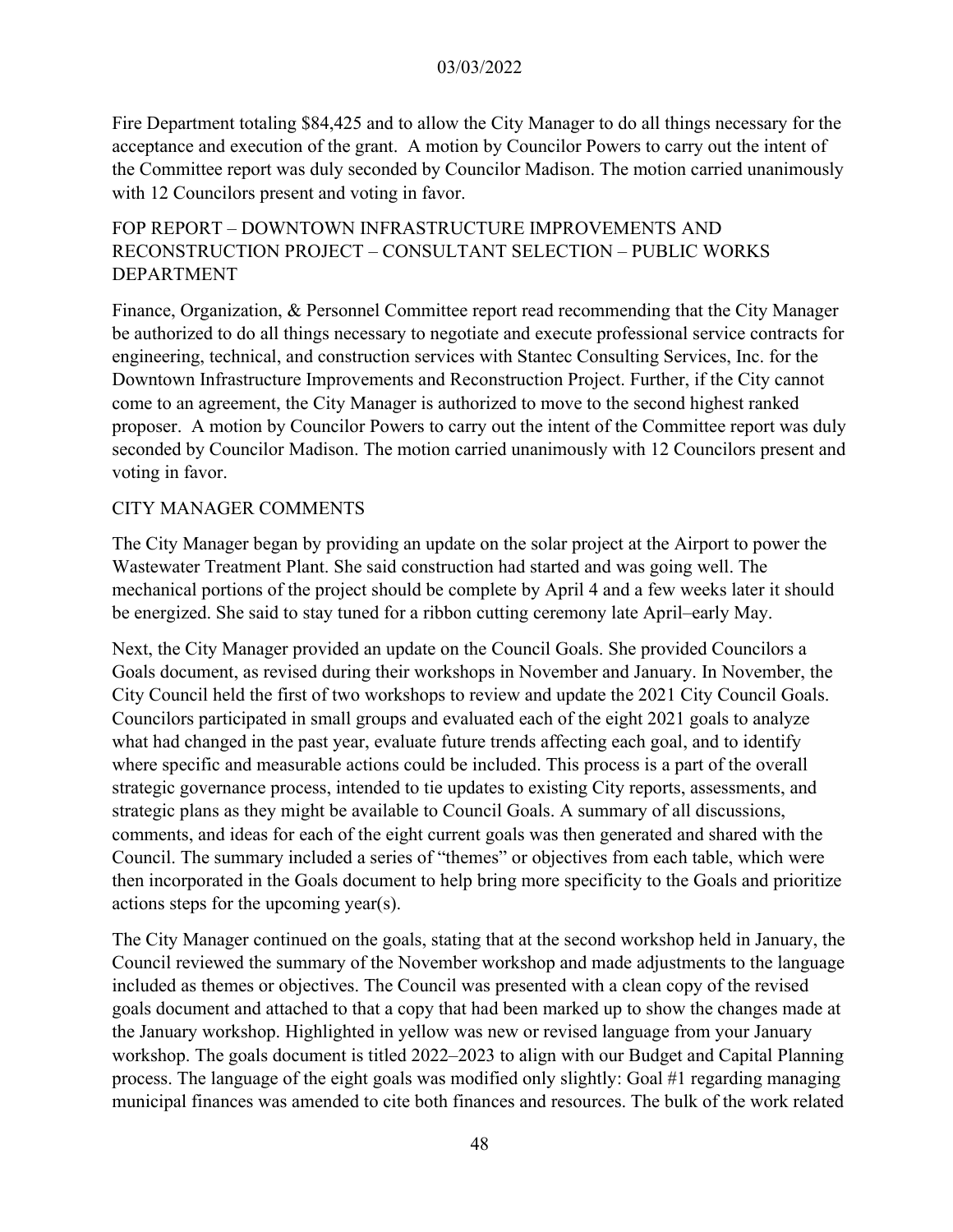to the Goals document was around adding more specificity to the themes or related objectives. The Goals document will be added to the next Council meeting agenda for approval. If anyone has questions or thinks something was missed or is not accurately reflected from the two workshops, they should contact the City Manager.

Next, the City Manager provided an update on the Fire Department Staffing Committee. There was a smaller group meeting on Friday, March 11 to look at the data that is available in our Fire House software. This group hopes to better understand the data that is available so that the Committee can determine what data needs to be extracted from the system. This will help the Committee better understand what reports can be generated to analyze trends. Trends related to number of calls, types of calls, location of calls (in or out-of-town), response times, man hours required, etc. The Committee was also investigating whether there is a way to track responses from our mutual aid partners; we know we can track which towns provide assistance at a call, but it is unclear if we can track more than just the town. Can we determine how many people and what equipment responded? Councilors were provided with the notes from the Feb 11 Committee meeting.

Next, the City Manager reported that the City received the "Tree City USA" designation for 2021, making it the City's 43rd year as a recognized Tree City by the Arbor Day Foundation. The Tree City program was started in 1976 and is one of the Arbor Day Foundation's oldest programs. It was created to encourage a vision of a greener, healthier America, and hoped that this initiative would inspire change on a nationwide level. In the State of New Hampshire, there are 17 communities that are recognized Tree Cities. The City of Keene is the second longest recognized community, with Durham being first being recognized for 44 years.

Next, the City Manager said the Library was working with the Community Kitchen to encourage people to grow extra produce for donations. This information is being distributed through our seed library and gardening tool programs as well. Some of these foods can be grown in very little space, so it is easy for City residents and patio gardeners.

Lastly, the City Manager alerted the Mayor and Council to the purchase of body-worn cameras and a request to authorize the City Manager to apply for, accept, and expend any and all related grants will be on the FOP agenda in case anyone is interested in attending or tuning in.

# MORE TIME – MSFI REPORT – LORETTA SIMONDS – DAMAGE TO A SEWER LINE AND HOUSE FOUNDATION AT 79 WOODBURN STREET AND A REQUEST TO REMOVE A NEARBY CITY TREE

Municipal Services, Facilities, & Infrastructure Committee report read recommending that the communication from Loretta Simonds requesting the removal of a City tree be placed on more time. Mayor Hansel granted more time.

### RESOLUTIONS – RELATING TO THE APPROPRIATION OF FUNDS FOR THE WINCHESTER STREET BY-PASS PROJECT – Resolutions R-2022-03 & R-2022-04

A memorandum was received from City Engineer, Don Lussier, recommending that Resolutions R-2022-03 and R-2022-04 be referred to the Finance, Organization, & Personnel Committee for